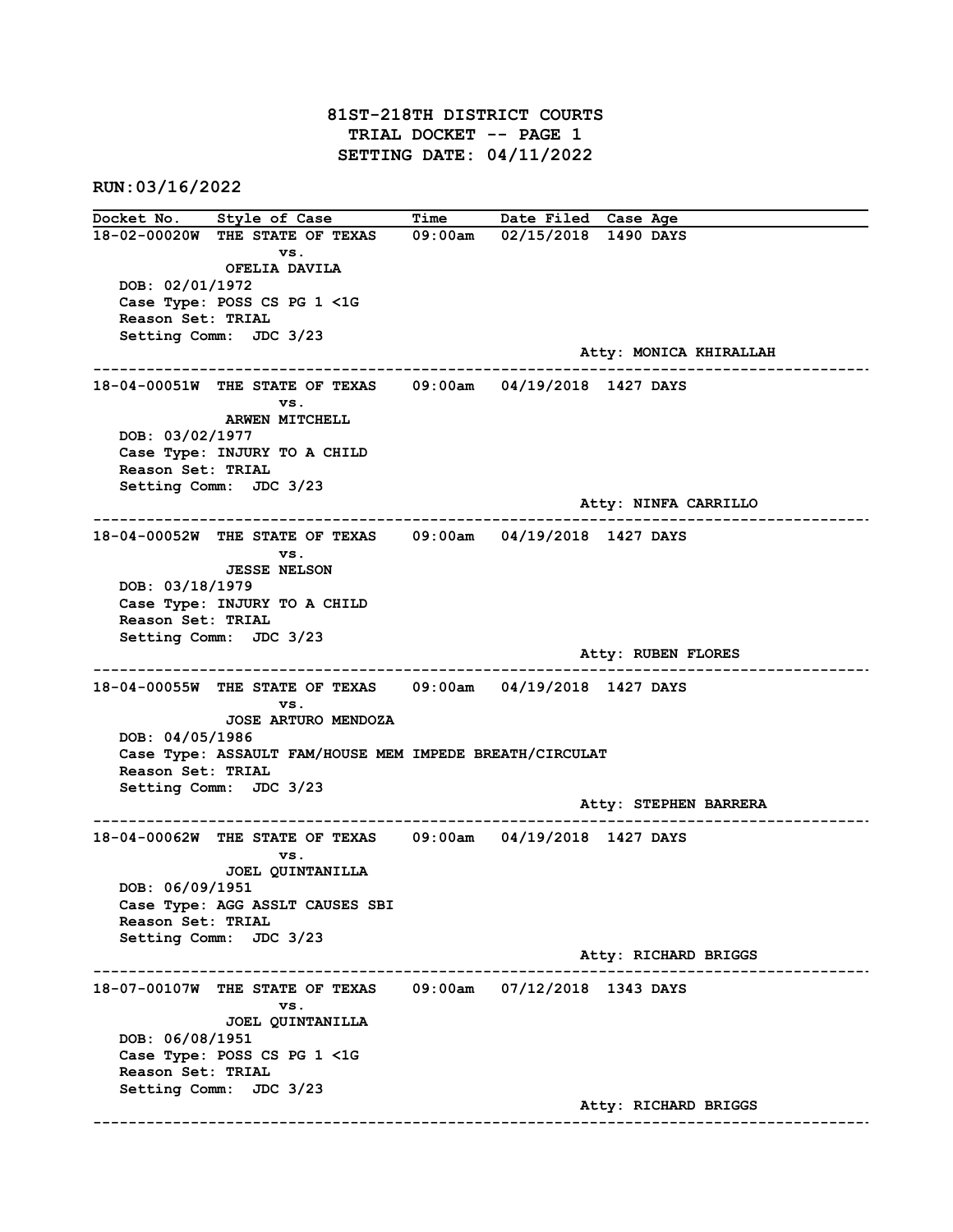81ST-218TH DISTRICT COURTS TRIAL DOCKET -- PAGE 2 SETTING DATE: 04/11/2022

RUN:03/16/2022

Docket No. Style of Case Time Date Filed Case Age 18-10-00168W THE STATE OF TEXAS 09:00am 10/19/2018 1244 DAYS vs. LONIE JOE PEOPLES DOB: 11/05/1980 Case Type: THEFT PROP >=\$20K<\$100K Reason Set: TRIAL Setting Comm: JDC 3/23 Atty: MONICA KHIRALLAH ------------------------------------------------------------------------------------------------------------------------ 18-11-00196W THE STATE OF TEXAS 09:00am 11/30/2018 1202 DAYS vs. DAVID JONES DOB: 03/26/1969 Case Type: INDECENCY WITH A CHILD Reason Set: TRIAL Setting Comm: JDC 3/23 Atty: STEPHEN BARRERA ------------------------------------------------------------------------------------------------------------------------ 18-11-00197W THE STATE OF TEXAS vs. GRISELDA VASQUEZ DOB: 02/05/1982 Case Type: INJURY TO A CHILD Reason Set: TRIAL Setting Comm: JDC 3/23 Atty: STEPHEN BARRERA ------------------------------------------------------------------------------------------------------------------------ 19-01-00009W THE STATE OF TEXAS 09:00am 01/15/2019 1156 DAYS vs. ALMA ARROYO SUAREZ DOB: 02/16/1975 Case Type: DRIVING WHILE INTOXICATED W/CHILD UNDER 15 YOA Reason Set: TRIAL Setting Comm: JDC 3/23 \*\*NEEDS INTERP\*\* Atty: NINFA CARRILLO ------------------------------------------------------------------------------------------------------------------------ 19-03-00051W THE STATE OF TEXAS 09:00am 03/01/2019 1111 DAYS vs. JOEL M. QUINTANILLA DOB: 06/09/1951 Case Type: AGG ASSAULT W/DEADLY WEAPON Reason Set: TRIAL Setting Comm: JDC 3/23 Atty: RICHARD BRIGGS ------------------------------------------------------------------------------------------------------------------------ 19-03-00054W THE STATE OF TEXAS 09:00am 03/01/2019 1111 DAYS vs. XAVIER LARA DOB: 12/18/1994 Case Type: INDECENCY W/CHILD SEXUAL CONTACT Reason Set: TRIAL Setting Comm: JDC 3/23 Atty: STEPHEN BARRERA ------------------------------------------------------------------------------------------------------------------------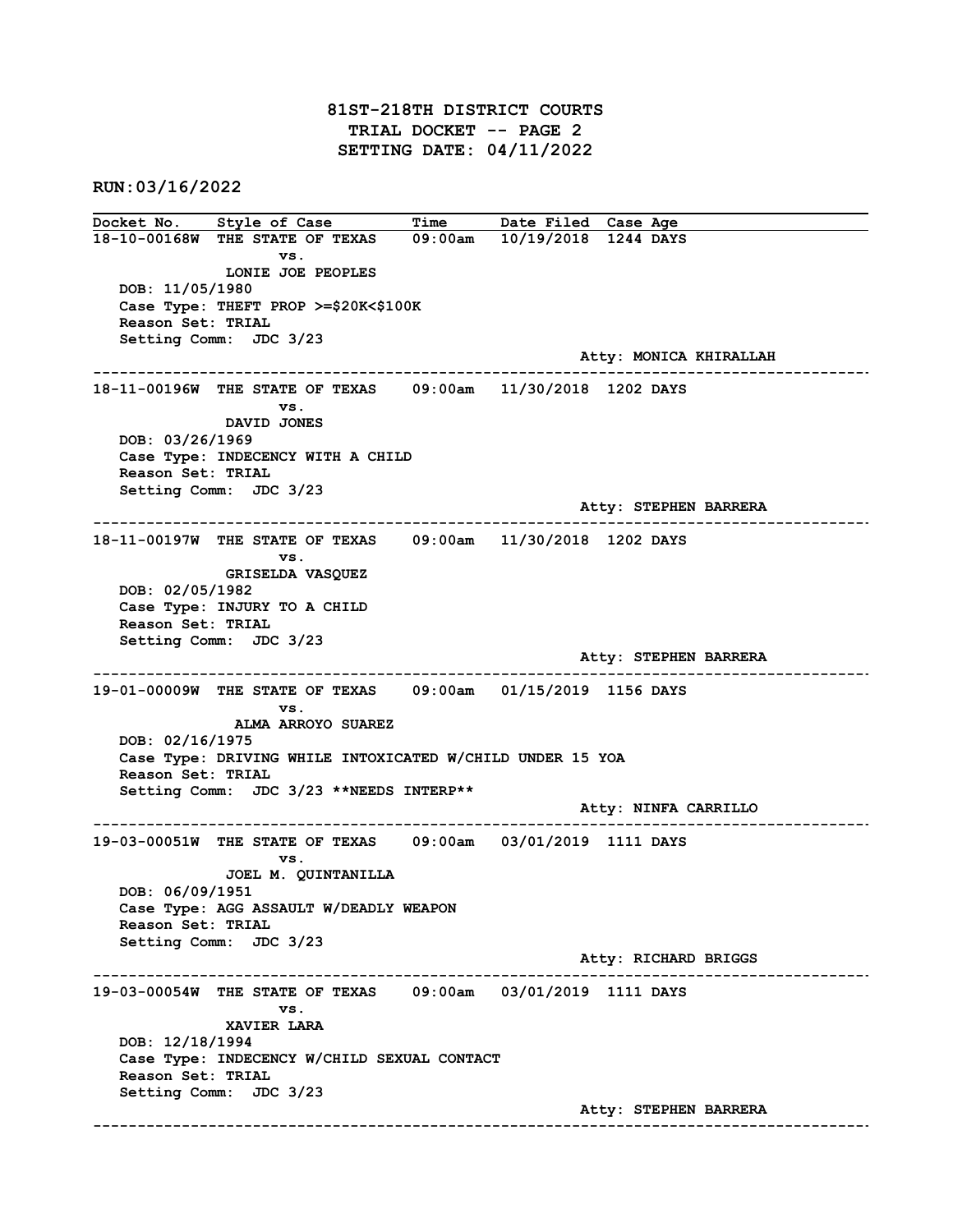# 81ST-218TH DISTRICT COURTS TRIAL DOCKET -- PAGE 3 SETTING DATE: 04/11/2022

RUN:03/16/2022

Docket No. Style of Case Time Date Filed Case Age 19-06-00119W THE STATE OF TEXAS 09:00am 06/14/2019 1006 DAYS vs. DOUG CORONADO DOB: 05/15/1991 Case Type: POSS CS PG 1 <1G Reason Set: TRIAL Setting Comm: JDC 3/23 Atty: STEPHEN BARRERA ------------------------------------------------------------------------------------------------------------------------ 19-08-00164W THE STATE OF TEXAS 09:00am 08/09/2019 950 DAYS vs. FILIBERTO SANCHEZ DOB: 10/19/1991 Case Type: ASSAULT FAM/HOUSE MEM IMPEDE BREATH/CIRCULAT Reason Set: TRIAL Setting Comm: JDC 3/23 Atty: EDWARD ADAMS ------------------------------------------------------------------------------------------------------------------------ 19-12-00237W THE STATE OF TEXAS vs. ALEXANDER ETHAN CHAVEZ DOB: 08/31/1995 Case Type: SEXUAL ASSAULT CHILD Reason Set: TRIAL Setting Comm: JDC 3/23 Atty: STEPHEN BARRERA ------------------------------------------------------------------------------------------------------------------------ 20-01-00011W THE STATE OF TEXAS 09:00am 01/14/2020 792 DAYS vs. JOHN ALBERT TRINIDAD DOB: 07/21/1983 Case Type: AGG ASSAULT W/DEADLY WEAPON Reason Set: TRIAL Setting Comm: JDC 3/23 Atty: STEPHEN BARRERA ------------------------------------------------------------------------------------------------------------------------ 20-01-00022W THE STATE OF TEXAS 09:00am 01/14/2020 792 DAYS vs. VIRGIL WILLIAM RILEY DOB: 04/21/1959 Case Type: AGG SEXUAL ASSAULT CHILD Reason Set: TRIAL Setting Comm: JDC 3/23 Atty: STEPHEN BARRERA ------------------------------------------------------------------------------------------------------------------------ 20-02-00050W THE STATE OF TEXAS 09:00am 02/07/2020 768 DAYS vs. JESSI MAKAYLA OLIVER DOB: 10/10/1996 Case Type: POSS CS PG 1 <1G Reason Set: TRIAL Setting Comm: JDC 3/23 Atty: ANDRES CEDILLOS ------------------------------------------------------------------------------------------------------------------------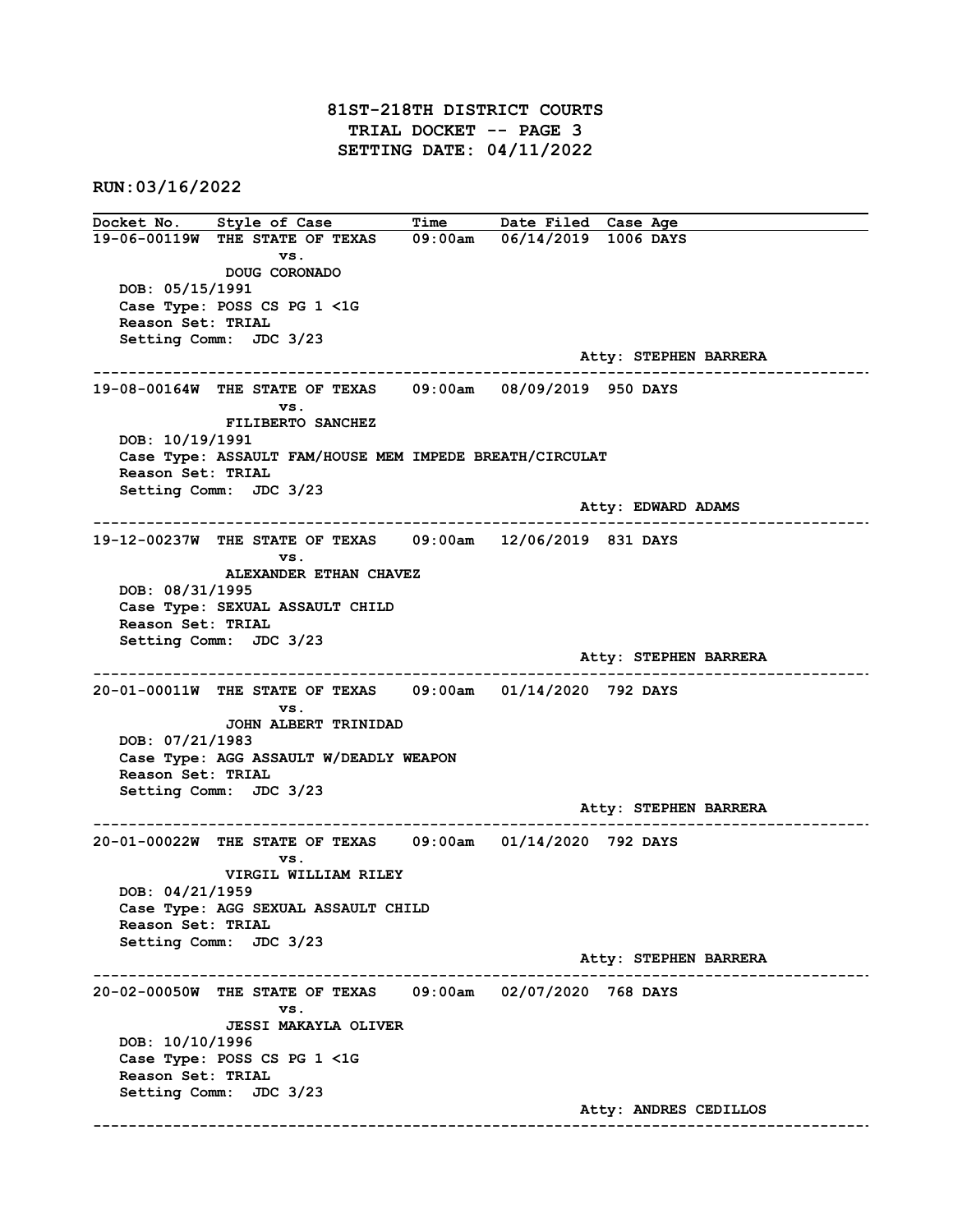# 81ST-218TH DISTRICT COURTS TRIAL DOCKET -- PAGE 4 SETTING DATE: 04/11/2022

RUN:03/16/2022

Docket No. Style of Case Time Date Filed Case Age 20-03-00057W THE STATE OF TEXAS 09:00am 03/06/2020 740 DAYS vs. ADRIAN ISRAEL ALANIZ DOB: 01/03/1999 Case Type: AGG ASSAULT W/DEADLY WEAPON Reason Set: TRIAL Setting Comm: JDC 3/23 Atty: STEPHEN BARRERA ------------------------------------------------------------------------------------------------------------------------ 20-03-00058W THE STATE OF TEXAS 09:00am 03/06/2020 740 DAYS vs. ADRIAN BROWN DOB: 12/13/1979 Case Type: ASSAULT FAMILY/HOUSEHOLD MEMBER PREV CONV IAT Reason Set: TRIAL Setting Comm: JDC 3/23 Atty: STEPHEN BARRERA ------------------------------------------------------------------------------------------------------------------------ 20-05-00073W THE STATE OF TEXAS vs. SAMANTHA R. NASH DOB: Case Type: POSS CS PG 1 >= 1G<4G ANALOGUE Reason Set: TRIAL Setting Comm: JDC 3/23 Atty: JASON NITZ ------------------------------------------------------------------------------------------------------------------------ 20-05-00095W THE STATE OF TEXAS 09:00am 05/08/2020 677 DAYS vs. BRANDY GIBBONS DOB: 07/31/1983 Case Type: ASSAULT FAM/HOUSE MEM IMPEDE BREATH/CIRCULAT Reason Set: TRIAL Setting Comm: JDC 3/23 Atty: TRLA PDO ------------------------------------------------------------------------------------------------------------------------ 20-05-00115W THE STATE OF TEXAS 09:00am 05/08/2020 677 DAYS vs. STEVEN ORR DOB: 10/15/1982 Case Type: ASSAULT FAM/HOUSE MEM IMPEDE BREATH/CIRCULAT Reason Set: TRIAL Setting Comm: JDC 3/23 Atty: STEPHEN BARRERA ------------------------------------------------------------------------------------------------------------------------ 20-08-00178W THE STATE OF TEXAS 09:00am 08/14/2020 579 DAYS vs. CORY JONES DOB: 05/07/1974 Case Type: ASSAULT FAM/HOUSE MEM IMPEDE BREATH/CIRCULAT Reason Set: TRIAL Setting Comm: JDC 3/23 Atty: STEPHEN BARRERA ------------------------------------------------------------------------------------------------------------------------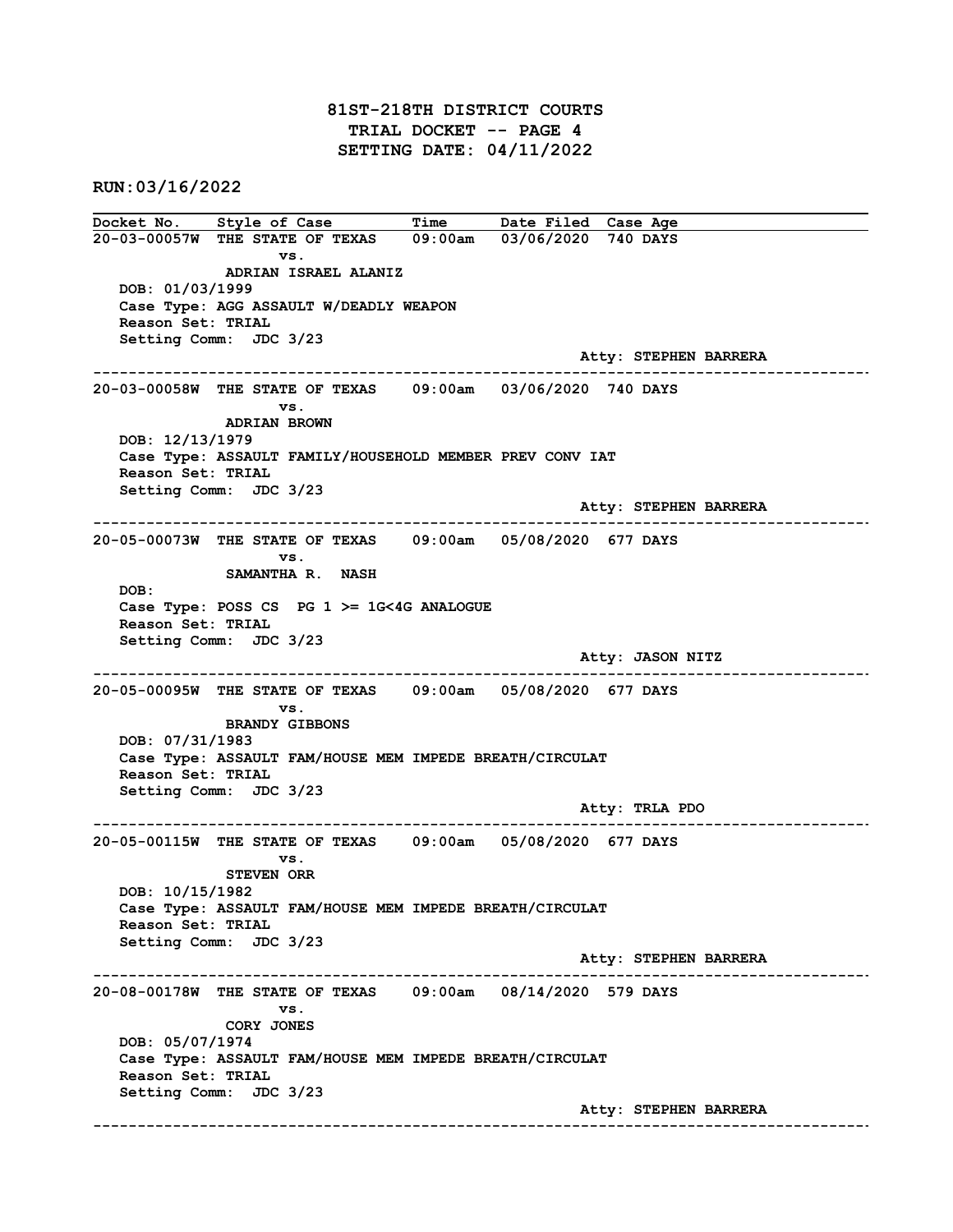# 81ST-218TH DISTRICT COURTS TRIAL DOCKET -- PAGE 5 SETTING DATE: 04/11/2022

RUN:03/16/2022

Docket No. Style of Case Time Date Filed Case Age 20-08-00191W THE STATE OF TEXAS 09:00am 08/14/2020 579 DAYS vs. NATHAN MORALES DOB: 09/10/1993 Case Type: BURGLARY OF BUILDING Reason Set: TRIAL Setting Comm: JDC 3/23 Atty: ANDRES CEDILLOS ------------------------------------------------------------------------------------------------------------------------ 20-08-00192W THE STATE OF TEXAS 09:00am 08/14/2020 579 DAYS vs. NATHAN MORALES DOB: 09/10/1993 Case Type: AGG ASSLT W/DEADLY WEAPON Reason Set: TRIAL Setting Comm: JDC 3/23 Atty: ANDRES CEDILLOS ------------------------------------------------------------------------------------------------------------------------ 20-08-00196W THE STATE OF TEXAS vs. CHAD RODRIGUEZ DOB: 11/07/1978 Case Type: POSS CS PG  $1$  >= 1G<4G ANALOGUE Reason Set: TRIAL Setting Comm: JDC 3/23 Atty: TRLA PDO ------------------------------------------------------------------------------------------------------------------------ 20-08-00206W THE STATE OF TEXAS 09:00am 08/14/2020 579 DAYS vs. JOSE R BARRIENTES III DOB: 07/10/1963 Case Type: DRIVING WHILE INTOXICATED 3RD OR MORE Reason Set: TRIAL Setting Comm: JDC 3/23 Atty: RICHARD LANGLOIS ------------------------------------------------------------------------------------------------------------------------ 20-09-00234W THE STATE OF TEXAS 09:00am 09/04/2020 558 DAYS vs. DAVID TROY LAPRADD DOB: 07/01/1966 Case Type: AGG ASSLT W/DEADLY WEAPON Reason Set: TRIAL Setting Comm: JDC 3/23 Atty: CHRISTOPHER RODRIGUEZ ------------------------------------------------------------------------------------------------------------------------ 20-09-00248W THE STATE OF TEXAS 09:00am 09/04/2020 558 DAYS vs. SHANIA ANN ELIAS DOB: 08/30/2000 Case Type: EVADING ARREST DET W/VEH Reason Set: TRIAL Setting Comm: JDC 3/23 Atty: STEPHEN BARRERA ------------------------------------------------------------------------------------------------------------------------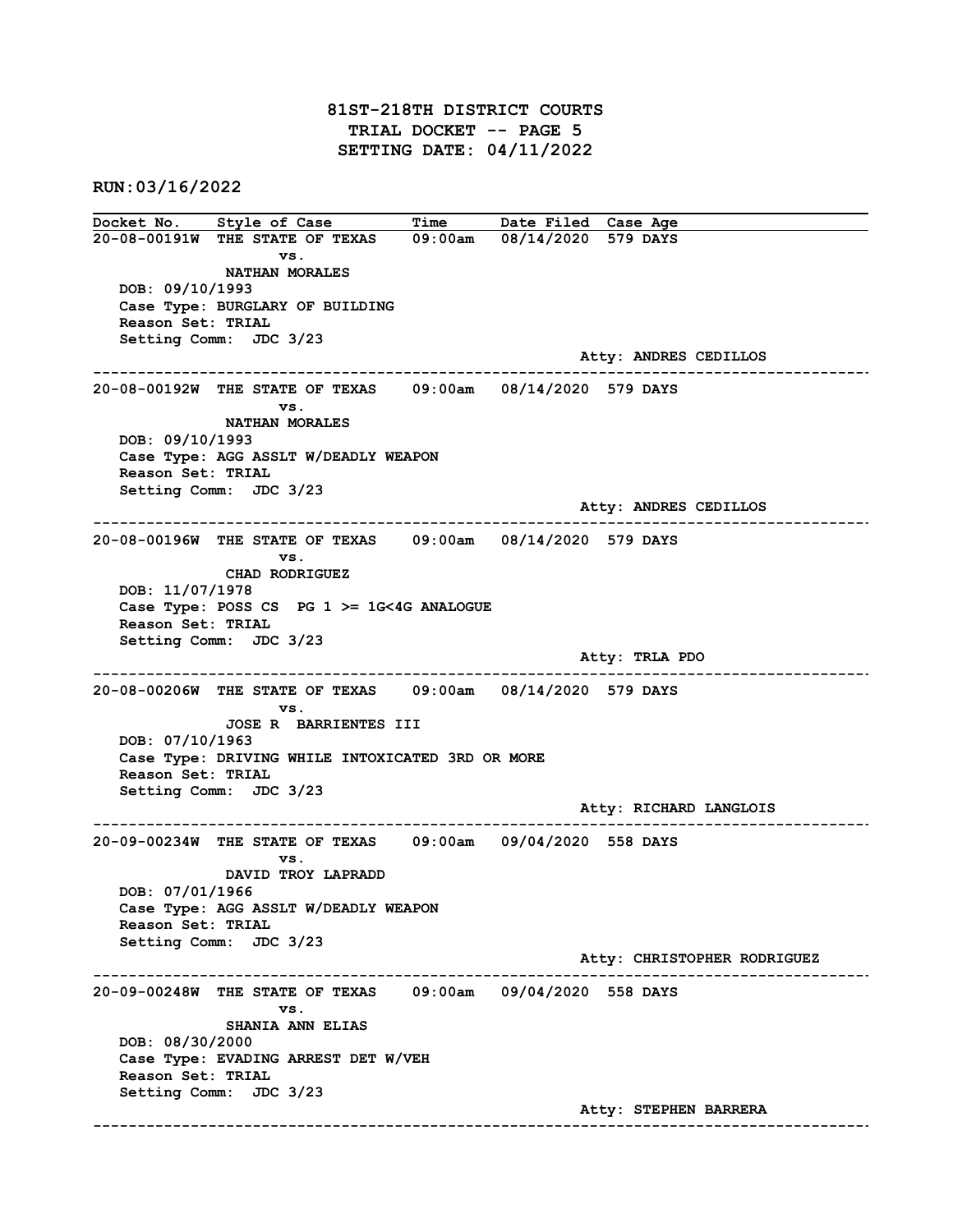# 81ST-218TH DISTRICT COURTS TRIAL DOCKET -- PAGE 6 SETTING DATE: 04/11/2022

RUN:03/16/2022

Docket No. Style of Case Time Date Filed Case Age 20-09-00258W THE STATE OF TEXAS 09:00am 09/04/2020 558 DAYS vs. BRANDON DODSON HULSEY DOB: 01/11/2003 Case Type: SEXUAL ASSLT CHILD Reason Set: TRIAL Setting Comm: JDC 3/23 Atty: TRLA PDO ------------------------------------------------------------------------------------------------------------------------ 20-09-00265W THE STATE OF TEXAS 09:00am 09/04/2020 558 DAYS vs. PAUL BERTRAM WORLEY DOB: 04/30/1967 Case Type: EVADING ARREST DET W/VEH Reason Set: TRIAL Setting Comm: JDC 3/23 Atty: MONICA KHIRALLAH ------------------------------------------------------------------------------------------------------------------------  $20-10-00272W$  THE STATE OF TEXAS vs. DAYTON MARTIN DOB: 03/06/1998 Case Type: SEXUAL ASSLT CHILD Reason Set: TRIAL Setting Comm: JDC 3/23 Atty: STEPHEN BARRERA ------------------------------------------------------------------------------------------------------------------------ 20-10-00275W THE STATE OF TEXAS 09:00am 10/02/2020 530 DAYS vs. ANTONIO MORALES DOB: 10/28/1979 Case Type: CRIMINAL MISCHIEF >=\$2,500<\$30K Reason Set: TRIAL Setting Comm: JDC 3/23 Atty: JASON NITZ ------------------------------------------------------------------------------------------------------------------------ 20-11-00297W THE STATE OF TEXAS 09:00am 11/06/2020 495 DAYS vs. JOSEPH MICHAEL CASTILLO DOB: 06/08/1982 Case Type: INJ TO A CHILD SBI Reason Set: TRIAL Setting Comm: JDC 3/23 Atty: TRLA PDO ------------------------------------------------------------------------------------------------------------------------ 20-11-00305W THE STATE OF TEXAS 09:00am 11/06/2020 495 DAYS vs. MICHAEL MONTGOMERY DOB: 01/21/1968 Case Type: AGG ASSAULT CAUSES SERIOUS BODILY INJ Reason Set: TRIAL Setting Comm: JDC 3/23 Atty: EDWARD ADAMS ------------------------------------------------------------------------------------------------------------------------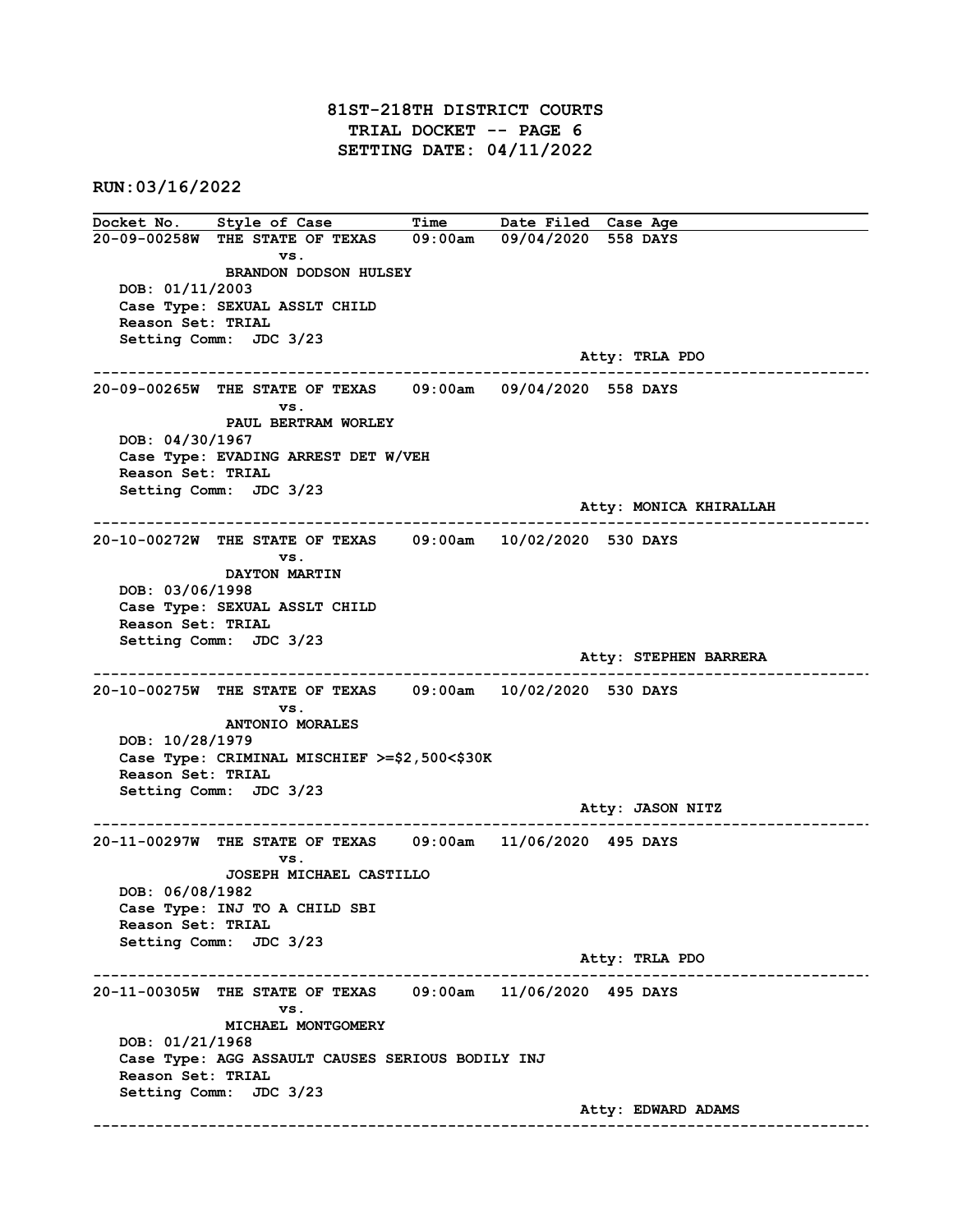# 81ST-218TH DISTRICT COURTS TRIAL DOCKET -- PAGE 7 SETTING DATE: 04/11/2022

RUN:03/16/2022

Docket No. Style of Case Time Date Filed Case Age 20-11-00311W THE STATE OF TEXAS 09:00am 11/06/2020 495 DAYS vs. BRIANNA ECCLES DOB: 02/12/1996 Case Type: THEFT Reason Set: TRIAL Setting Comm: JDC 3/23 Atty: EDWARD ADAMS ------------------------------------------------------------------------------------------------------------------------ 21-01-00010W THE STATE OF TEXAS 09:00am 01/28/2021 412 DAYS vs. HECTOR J. MEDINA, JR. DOB: 12/13/1980 Case Type: HARASSMENT OF PUBLIC SERVANT Reason Set: TRIAL Setting Comm: JDC 3/23 Atty: ROBERT GIER ------------------------------------------------------------------------------------------------------------------------  $21-01-00011$ W THE STATE OF TEXAS vs. NATHAN MORALES DOB: 09/10/1993 Case Type: POSS CS PG  $1$  >= 1G<4G ANALOGUE Reason Set: TRIAL Setting Comm: JDC 3/23 Atty: ANDRES CEDILLOS ------------------------------------------------------------------------------------------------------------------------ 21-01-00013W THE STATE OF TEXAS 09:00am 01/28/2021 412 DAYS vs. JESSI M. OLIVER DOB: 10/10/1996 Case Type: BURGLARY OF HABITATION Reason Set: TRIAL Setting Comm: JDC 3/23 Atty: ANDRES CEDILLOS ------------------------------------------------------------------------------------------------------------------------ 21-01-00016W THE STATE OF TEXAS 09:00am 01/28/2021 412 DAYS vs. DIEGO R. REYES DOB: 11/13/2000 Case Type: SEXUAL ASSAULT Reason Set: TRIAL Setting Comm: JDC 3/23 Atty: JOHN "TONY" POLLREISZ ------------------------------------------------------------------------------------------------------------------------ 21-01-00025W THE STATE OF TEXAS 09:00am 01/28/2021 412 DAYS vs. VALERIA A. CORONADO DOB: 02/13/1980 Case Type: HINDER APPREHENSION OR PROSECUTION KNOWN FELON Reason Set: TRIAL Setting Comm: JDC 3/23 Atty: RICHARD LANGLOIS ------------------------------------------------------------------------------------------------------------------------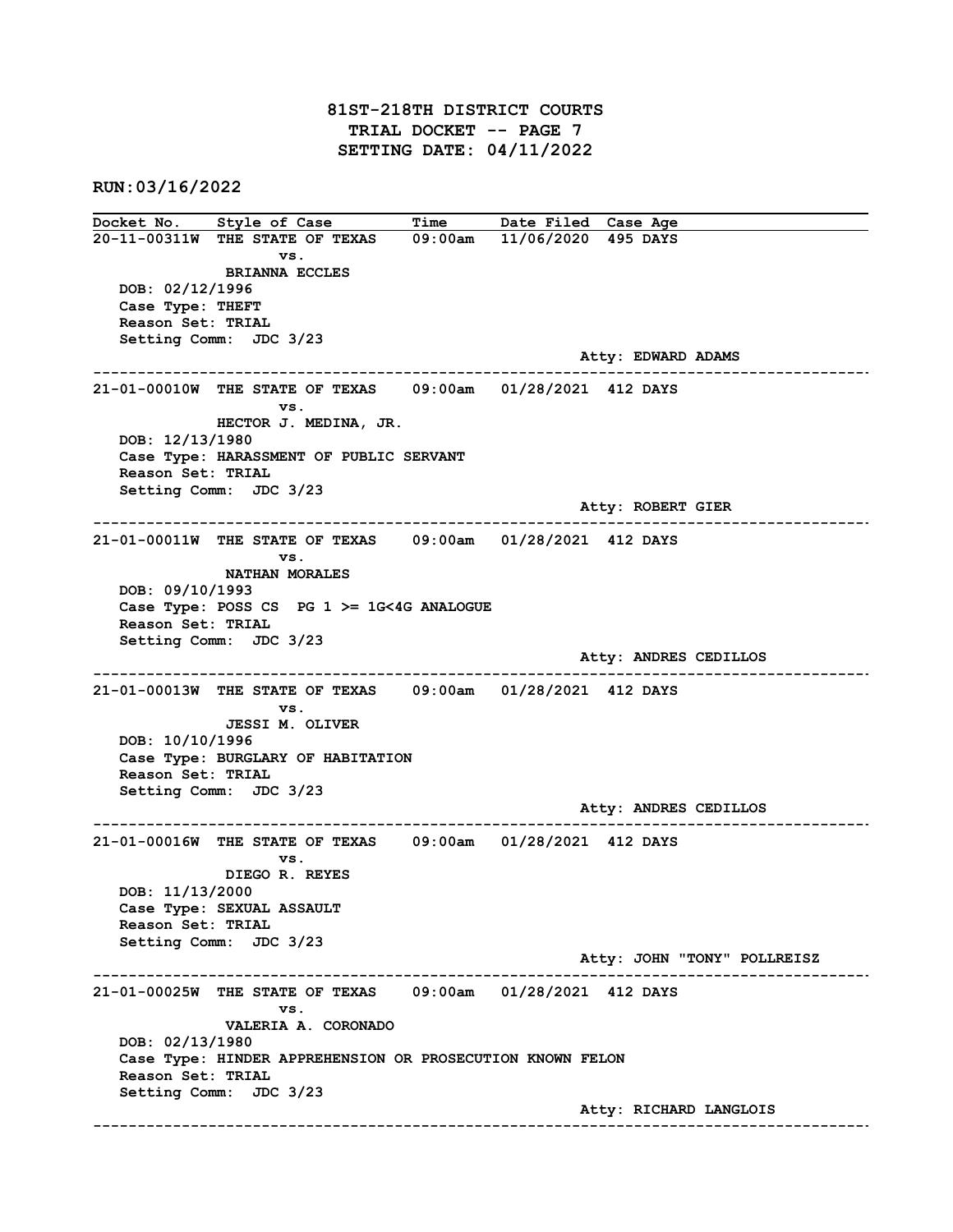81ST-218TH DISTRICT COURTS TRIAL DOCKET -- PAGE 8 SETTING DATE: 04/11/2022

RUN:03/16/2022

Docket No. Style of Case Time Date Filed Case Age 21-02-00030W THE STATE OF TEXAS 09:00am 02/26/2021 383 DAYS vs. JOSE R. BARRIENTES III DOB: 07/10/1963 Case Type: POSS CS PG 1 >= 1G<4G ANALOGUE Reason Set: TRIAL Setting Comm: JDC 3/23 Atty: RICHARD LANGLOIS ------------------------------------------------------------------------------------------------------------------------ 21-03-00060W THE STATE OF TEXAS 09:00am 03/26/2021 355 DAYS vs. JACOB TREVINO DOB: 03/16/1997 Case Type: CREDIT CARD OR DEBIT CARD ABUSE Reason Set: TRIAL Setting Comm: JDC 3/23 Atty: JASON NITZ ------------------------------------------------------------------------------------------------------------------------  $21-04-00072$ W THE STATE OF TEXAS vs. JUSTIN BENTON DOB: 04/19/1987 Case Type: ASSAULT FAM/HOUSE MEM IMPEDE BREATH/CIRCULAT Reason Set: TRIAL Setting Comm: JDC 3/23 Atty: TRLA PDO ------------------------------------------------------------------------------------------------------------------------ 21-04-00082W THE STATE OF TEXAS 09:00am 04/16/2021 334 DAYS vs. CHANCE WAYNE SHIRLEY DOB: 09/12/1984 Case Type: PROH SUB CORR/CIV COM FACIL-ATTEMPT Reason Set: TRIAL Setting Comm: JDC 3/23 Atty: KYLE ERNST ------------------------------------------------------------------------------------------------------------------------ 21-05-00107W THE STATE OF TEXAS 09:00am 05/14/2021 306 DAYS vs. TROY LEE FAVOR JR DOB: 09/09/1999 Case Type: SEXUAL ASSAULT CHILD Reason Set: TRIAL Setting Comm: JDC 3/23 Atty: TRLA PDO ------------------------------------------------------------------------------------------------------------------------ 21-05-00111W THE STATE OF TEXAS 09:00am 05/14/2021 306 DAYS vs. TONY WAYNE SMITH DOB: 09/16/1978 Case Type: POSS CS PG 1 >=1G<4G Reason Set: TRIAL Setting Comm: JDC 3/23 (TO PLEA) Atty: TRLA PDO ------------------------------------------------------------------------------------------------------------------------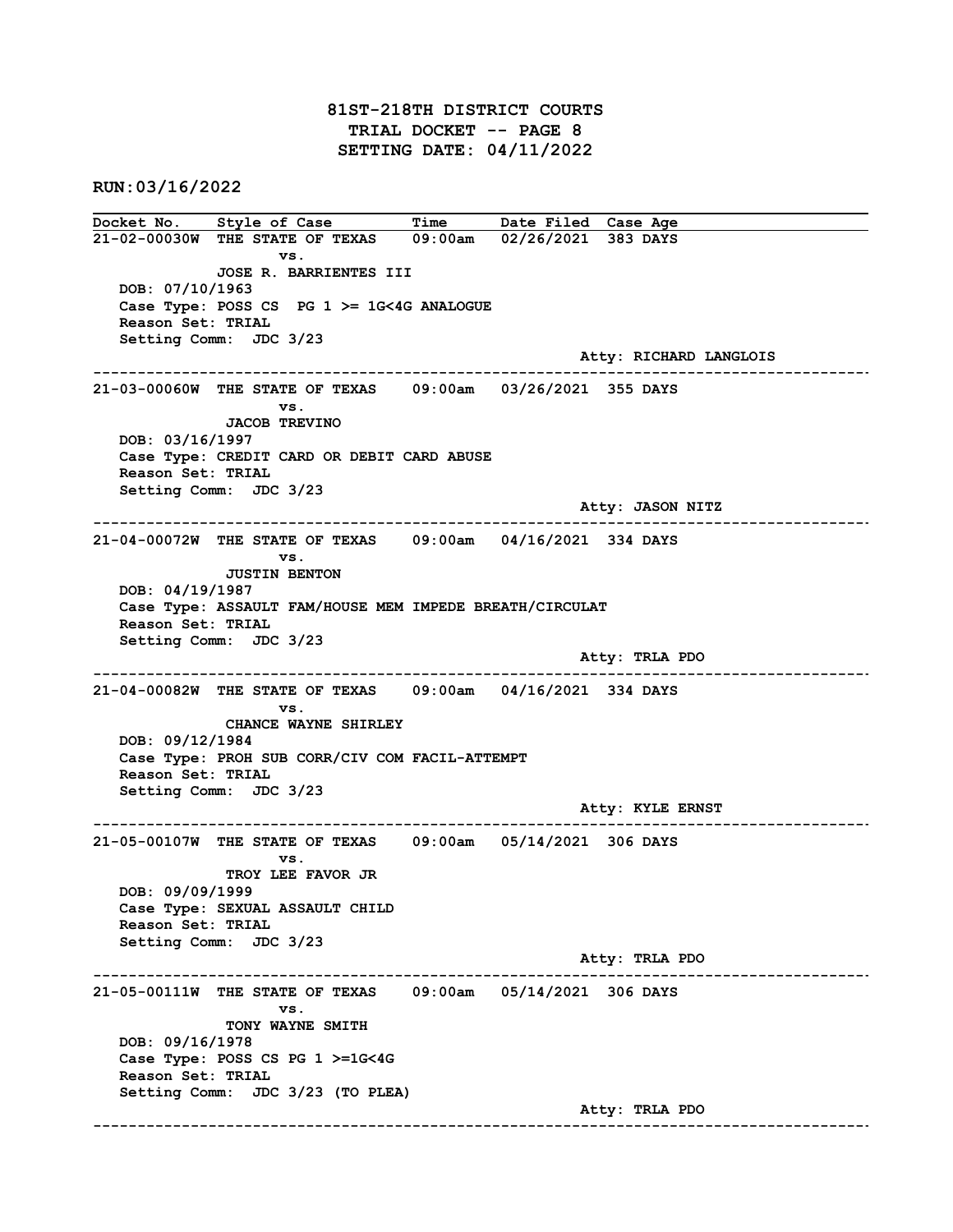81ST-218TH DISTRICT COURTS TRIAL DOCKET -- PAGE 9 SETTING DATE: 04/11/2022

RUN:03/16/2022

Docket No. Style of Case Time Date Filed Case Age 21-06-00113W THE STATE OF TEXAS 09:00am 06/11/2021 278 DAYS vs. FERNANDO JAMES ALFARO DOB: 06/22/1984 Case Type: UNL POSS FIREARM BY FELON Reason Set: TRIAL Setting Comm: JDC 3/23 Atty: RICHARD LANGLOIS ------------------------------------------------------------------------------------------------------------------------ 21-06-00114W THE STATE OF TEXAS 09:00am 06/11/2021 278 DAYS vs. ROBERT BURKE DOB: 10/02/1988 Case Type: THEFT OF FIREARM Reason Set: TRIAL Setting Comm: JDC 3/23 Atty: TRLA PDO ------------------------------------------------------------------------------------------------------------------------  $21-07-00139$ W THE STATE OF TEXAS vs. DOUG CORONADO DOB: 05/15/1991 Case Type: Reason Set: TRIAL Setting Comm: JDC 3/23 Atty: RUBEN FLORES ------------------------------------------------------------------------------------------------------------------------ 21-07-00140W THE STATE OF TEXAS 09:00am 07/13/2021 246 DAYS vs. RAVEN N. COURVIER DOB: 06/04/1997 Case Type: UNAUTH USE OF VEHICLE Reason Set: TRIAL Setting Comm: JDC 3/23 Atty: TRLA PDO ------------------------------------------------------------------------------------------------------------------------ 21-07-00141W THE STATE OF TEXAS 09:00am 07/13/2021 246 DAYS vs. RAVEN N. COURVIER DOB: 06/04/1997 Case Type: BURGLARY OF HABITATION Reason Set: TRIAL Setting Comm: JDC 3/23 Atty: TRLA PDO ------------------------------------------------------------------------------------------------------------------------ 21-08-00153W THE STATE OF TEXAS 09:00am 08/13/2021 215 DAYS vs. BRIANNA MARIE ECCLES DOB: 02/12/1996 Case Type: MAN DEL CS PG 1 >=4G<200G Reason Set: TRIAL Setting Comm: JDC 3/23 Atty: EDWARD ADAMS ------------------------------------------------------------------------------------------------------------------------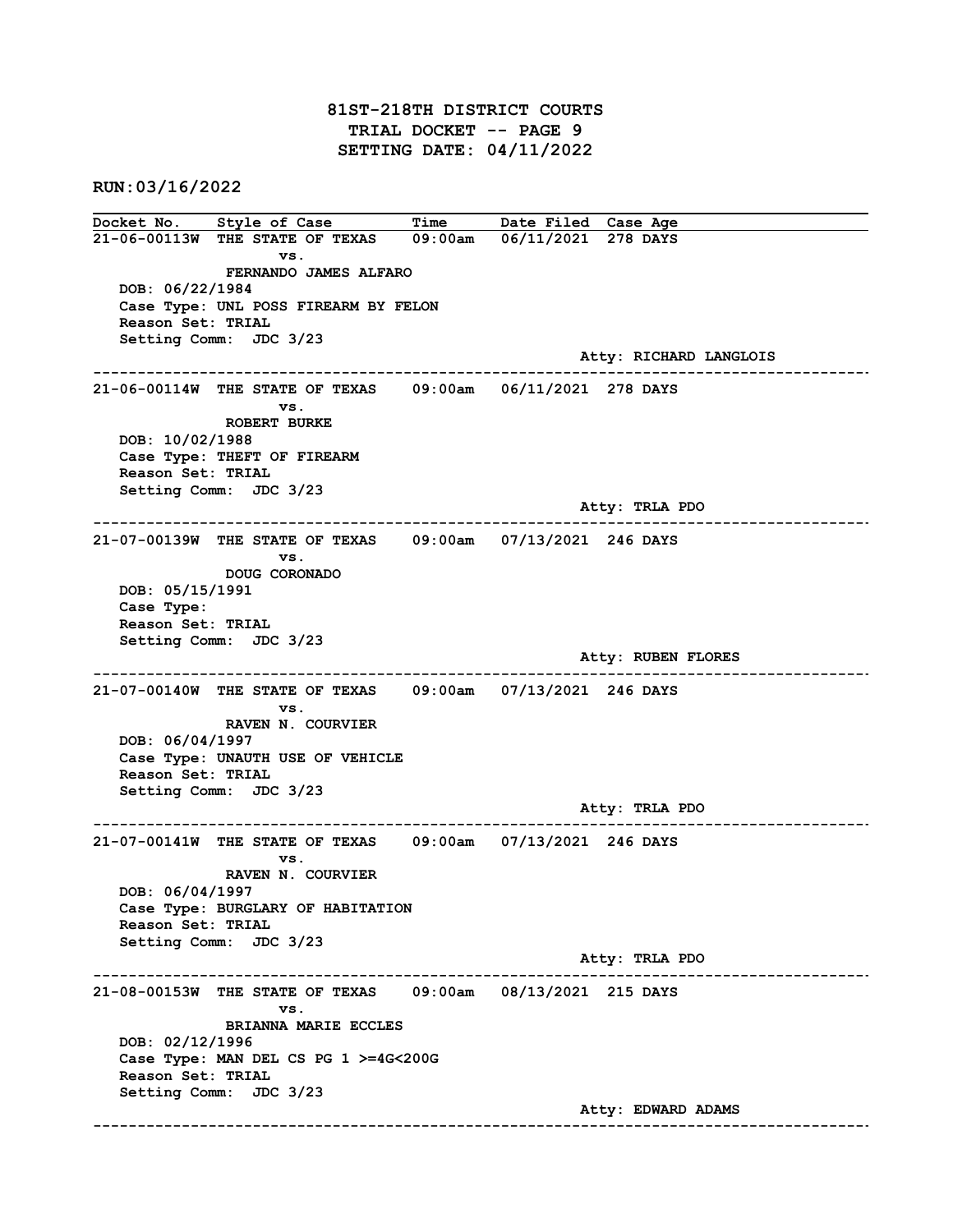81ST-218TH DISTRICT COURTS TRIAL DOCKET -- PAGE 10 SETTING DATE: 04/11/2022

RUN:03/16/2022

Docket No. Style of Case Time Date Filed Case Age 21-08-00157W THE STATE OF TEXAS 09:00am 08/13/2021 215 DAYS vs. JESSI MAKAYLA OLIVER DOB: 10/10/1996 Case Type: MAN DEL CS PG 1 >=4G<200G Reason Set: TRIAL Setting Comm: JDC 3/23 Atty: ANDRES CEDILLOS ------------------------------------------------------------------------------------------------------------------------ 21-08-00158W THE STATE OF TEXAS 09:00am 08/13/2021 215 DAYS vs. TONYA VILLARREAL DOB: 06/29/1970 Case Type: MAN DEL CS PG 1 >=1G<4G Reason Set: TRIAL Setting Comm: JDC 3/23 Atty: TRLA PDO ------------------------------------------------------------------------------------------------------------------------  $21-08-00169$ W THE STATE OF TEXAS vs. MARCAUX MANUEL HERRERA DOB: 08/08/1997 Case Type: AGG ROBBERY Reason Set: TRIAL Setting Comm: JDC 3/23 Atty: TRLA PDO ------------------------------------------------------------------------------------------------------------------------ 21-08-00171W THE STATE OF TEXAS 09:00am 08/13/2021 215 DAYS vs. PAUL ORTIZ DOB: 06/28/1990 Case Type: MAN DEL CS PG 1 >=1G<4G Reason Set: TRIAL Setting Comm: JDC 3/23 Atty: TRLA PDO ------------------------------------------------------------------------------------------------------------------------ 21-08-00175W THE STATE OF TEXAS 09:00am 08/13/2021 215 DAYS vs. TONYA VILLARREAL DOB: 06/29/1970 Case Type: MAN DEL CS PG 1 >=4G<200G Reason Set: TRIAL Setting Comm: JDC 3/23 Atty: TRLA PDO ------------------------------------------------------------------------------------------------------------------------ 21-09-00179W THE STATE OF TEXAS 09:00am 09/03/2021 194 DAYS vs. TIMOTHY GARCIA DOB: 06/21/1961 Case Type: POSS CS PG 1 <1G Reason Set: TRIAL Setting Comm: JDC 3/23 Atty: RICHARD BRIGGS ------------------------------------------------------------------------------------------------------------------------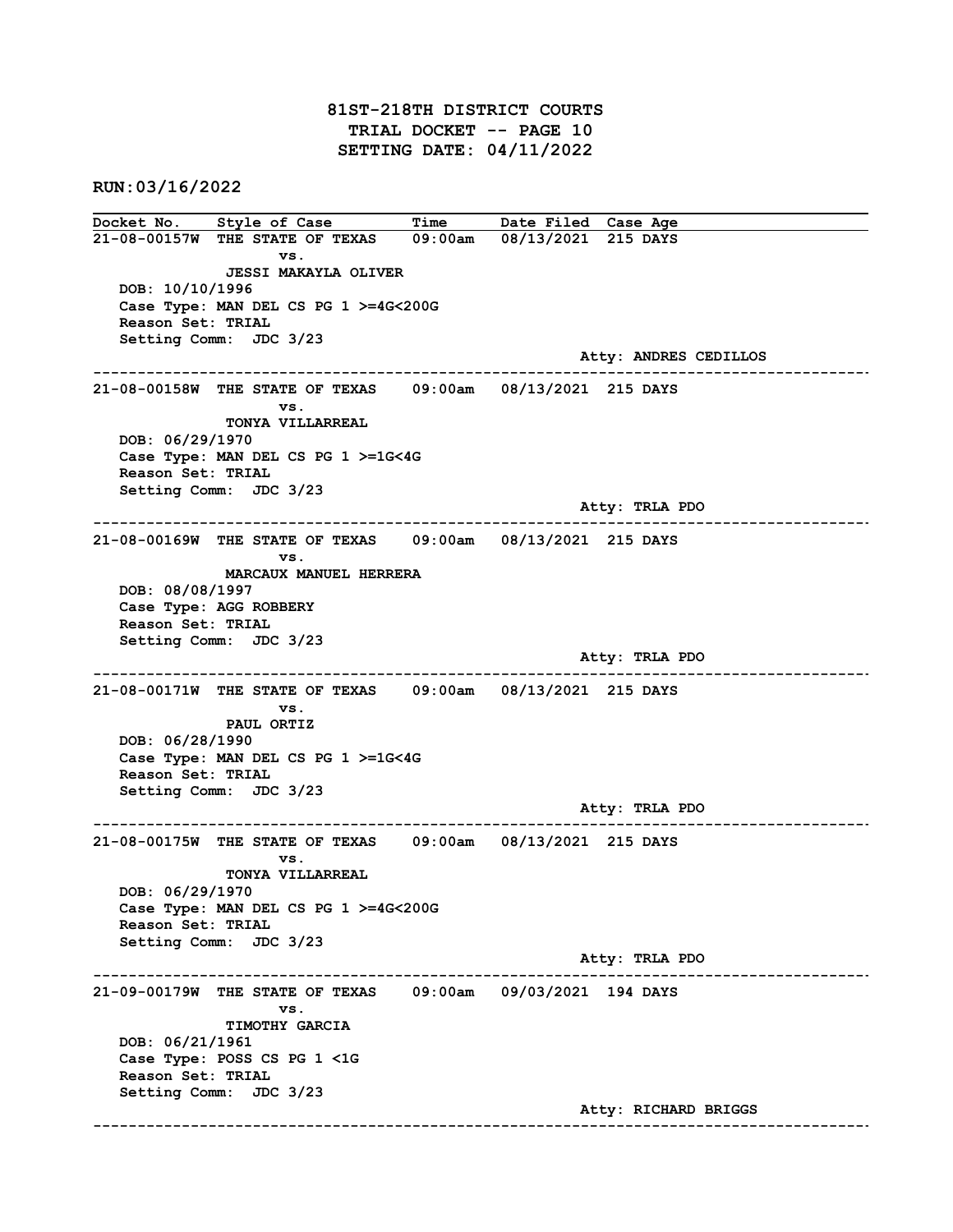81ST-218TH DISTRICT COURTS TRIAL DOCKET -- PAGE 11 SETTING DATE: 04/11/2022

RUN:03/16/2022

Docket No. Style of Case Time Date Filed Case Age 21-09-00186W THE STATE OF TEXAS 09:00am 09/03/2021 194 DAYS vs. SAMUEL ALFARO DOB: 12/12/1979 Case Type: UNL POSS FIREARM BY FELON Reason Set: TRIAL Setting Comm: JDC 3/23 Atty: TRLA PDO ------------------------------------------------------------------------------------------------------------------------ 21-09-00193W THE STATE OF TEXAS 09:00am 09/03/2021 194 DAYS vs. BRANDON JAMES GRAYSON DOB: 09/29/1994 Case Type: ASSAULT FAM/HOUSE MEM IMPEDE BREATH/CIRCULAT Reason Set: TRIAL Setting Comm: JDC 3/23 Atty: TRLA PDO ------------------------------------------------------------------------------------------------------------------------ 21-10-00198W THE STATE OF TEXAS vs. ROSLYNN VONSVILLE RUIZ DOB: 10/09/1987 Case Type: UNAUTH USE OF VEHICLE Reason Set: TRIAL Setting Comm: JDC 3/23 Atty: TRLA PDO ------------------------------------------------------------------------------------------------------------------------ 21-10-00199W THE STATE OF TEXAS 09:00am 10/01/2021 166 DAYS vs. ROSLYNN VONSVILLE RUIZ DOB: 10/09/1987 Case Type: POSS CS PG 1 <1G Reason Set: TRIAL Setting Comm: JDC 3/23 Atty: TRLA PDO ------------------------------------------------------------------------------------------------------------------------ 21-10-00201W THE STATE OF TEXAS 09:00am 10/01/2021 166 DAYS vs. DOMINIC JAMES BANS DOB: 09/28/1996 Case Type: FRAUD USE/POSS IDENT INFO # ITEMS 10<50 ELDER Reason Set: TRIAL Setting Comm: JDC 3/23 Atty: TRLA PDO ------------------------------------------------------------------------------------------------------------------------ 21-11-00215W THE STATE OF TEXAS 09:00am 11/12/2021 124 DAYS vs. RUDOLFO ALFARO JR. DOB: 03/24/1981 Case Type: MAN DEL CS PG 1 >=4G<200G Reason Set: TRIAL Setting Comm: JDC 3/23 Atty: ROY BARRERA, JR. ------------------------------------------------------------------------------------------------------------------------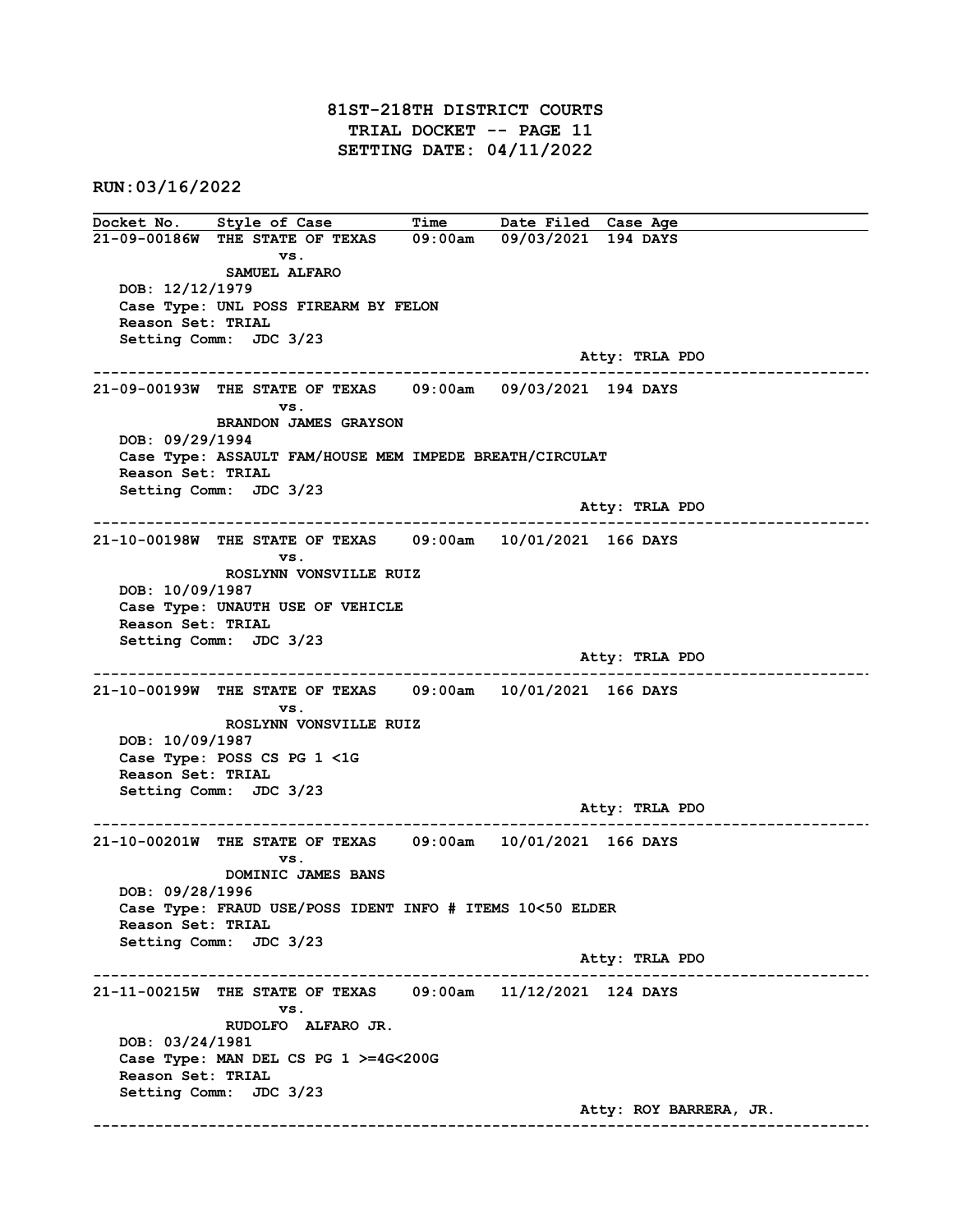81ST-218TH DISTRICT COURTS TRIAL DOCKET -- PAGE 12 SETTING DATE: 04/11/2022

RUN:03/16/2022

Docket No. Style of Case Time Date Filed Case Age 21-11-00229W THE STATE OF TEXAS 09:00am 11/12/2021 124 DAYS vs. BERNARDO RODRIGUEZ DOB: 07/08/1988 Case Type: ASSAULT WITH A DEADLY WEAPON Reason Set: TRIAL Setting Comm: JDC 3/23 Atty: ROY BARRERA, JR. ------------------------------------------------------------------------------------------------------------------------ 21-11-00239W THE STATE OF TEXAS 09:00am 11/12/2021 124 DAYS vs. RICHARD GONZALES DOB: 11/30/1985 Case Type: MAN DEL CS PG 1 >=1G<4G Reason Set: TRIAL Setting Comm: JDC 3/23 Atty: TRLA PDO ------------------------------------------------------------------------------------------------------------------------  $21-11-00240W$  THE STATE OF TEXAS vs. RICHARD GONZALES DOB: 11/30/1985 Case Type: MAN DEL CS PG 1 >=1G<4G Reason Set: TRIAL Setting Comm: JDC 3/23 Atty: TRLA PDO ------------------------------------------------------------------------------------------------------------------------ 21-11-00241W THE STATE OF TEXAS 09:00am 11/12/2021 124 DAYS vs. RICHARD GONZALES DOB: 11/30/1985 Case Type: MAN DEL CS PG 1 >=1G<4G Reason Set: TRIAL Setting Comm: JDC 3/23 Atty: TRLA PDO ------------------------------------------------------------------------------------------------------------------------ 21-11-00242W THE STATE OF TEXAS 09:00am 11/12/2021 124 DAYS vs. RICHARD GONZALES DOB: 11/30/1985 Case Type: MAN DEL CS PG 1 >=4G<200G Reason Set: TRIAL Setting Comm: JDC 3/23 Atty: TRLA PDO ------------------------------------------------------------------------------------------------------------------------ 21-11-00243W THE STATE OF TEXAS 09:00am 11/12/2021 124 DAYS vs. RICHARD GONZALES DOB: 11/30/1985 Case Type: MAN DEL CS PG 1 >=1G<4G Reason Set: TRIAL Setting Comm: JDC 3/23 Atty: TRLA PDO ------------------------------------------------------------------------------------------------------------------------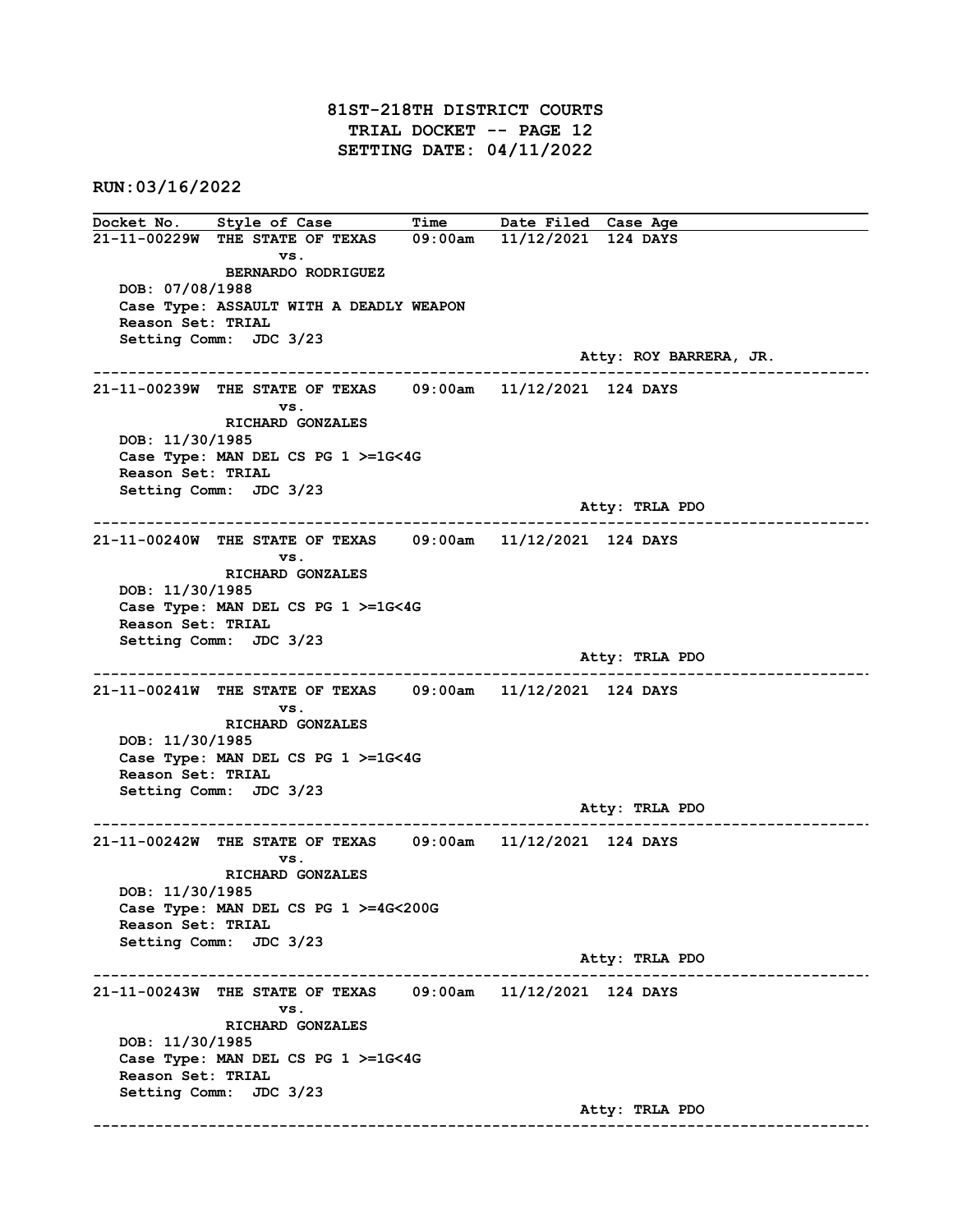81ST-218TH DISTRICT COURTS TRIAL DOCKET -- PAGE 13 SETTING DATE: 04/11/2022

RUN:03/16/2022

Docket No. Style of Case Time Date Filed Case Age 21-11-00247W THE STATE OF TEXAS 09:00am 11/12/2021 124 DAYS vs. GAVIN JASKINIA DOB: 12/20/1999 Case Type: POSS CS PG 1 >=1G<4G Reason Set: TRIAL Setting Comm: JDC 3/23 Atty: TRLA PDO ------------------------------------------------------------------------------------------------------------------------ 21-11-00259W THE STATE OF TEXAS 09:00am 11/12/2021 124 DAYS vs. CARY ROBERT WRIGHT DOB: 04/13/1976 Case Type: AGG ASSAULT W/DEADLY WEAPON Reason Set: TRIAL Setting Comm: JDC 3/23 Atty: TRLA PDO ------------------------------------------------------------------------------------------------------------------------  $21-12-00262W$  THE STATE OF TEXAS vs. RICHARD GONZALES III DOB: 11/30/1985 Case Type: MAN DEL CS PG 1 >=1G<4G Reason Set: TRIAL Setting Comm: JDC 3/23 Atty: TRLA PDO ------------------------------------------------------------------------------------------------------------------------ 21-12-00263W THE STATE OF TEXAS 09:00am 12/03/2021 103 DAYS vs. RICHARD GONZALES III DOB: 11/30/1985 Case Type: MAN DEL CS PG 1 >=4G<200G Reason Set: TRIAL Setting Comm: JDC 3/23 Atty: TRLA PDO ------------------------------------------------------------------------------------------------------------------------ 21-12-00265W THE STATE OF TEXAS 09:00am 12/03/2021 103 DAYS vs. ABEL RANGEL JR. DOB: 02/01/1988 Case Type: ASSLT CAUSES BODILY INJ Reason Set: TRIAL Setting Comm: JDC 3/23 Atty: RICHARD BRIGGS ------------------------------------------------------------------------------------------------------------------------ 21-12-00268W THE STATE OF TEXAS 09:00am 12/03/2021 103 DAYS vs. MATTHEW CHANNELL DOB: 06/28/1992 Case Type: MAN DEL CS PG 1 >=1G<4G Reason Set: TRIAL Setting Comm: JDC 3/23 Atty: TRLA PDO ------------------------------------------------------------------------------------------------------------------------